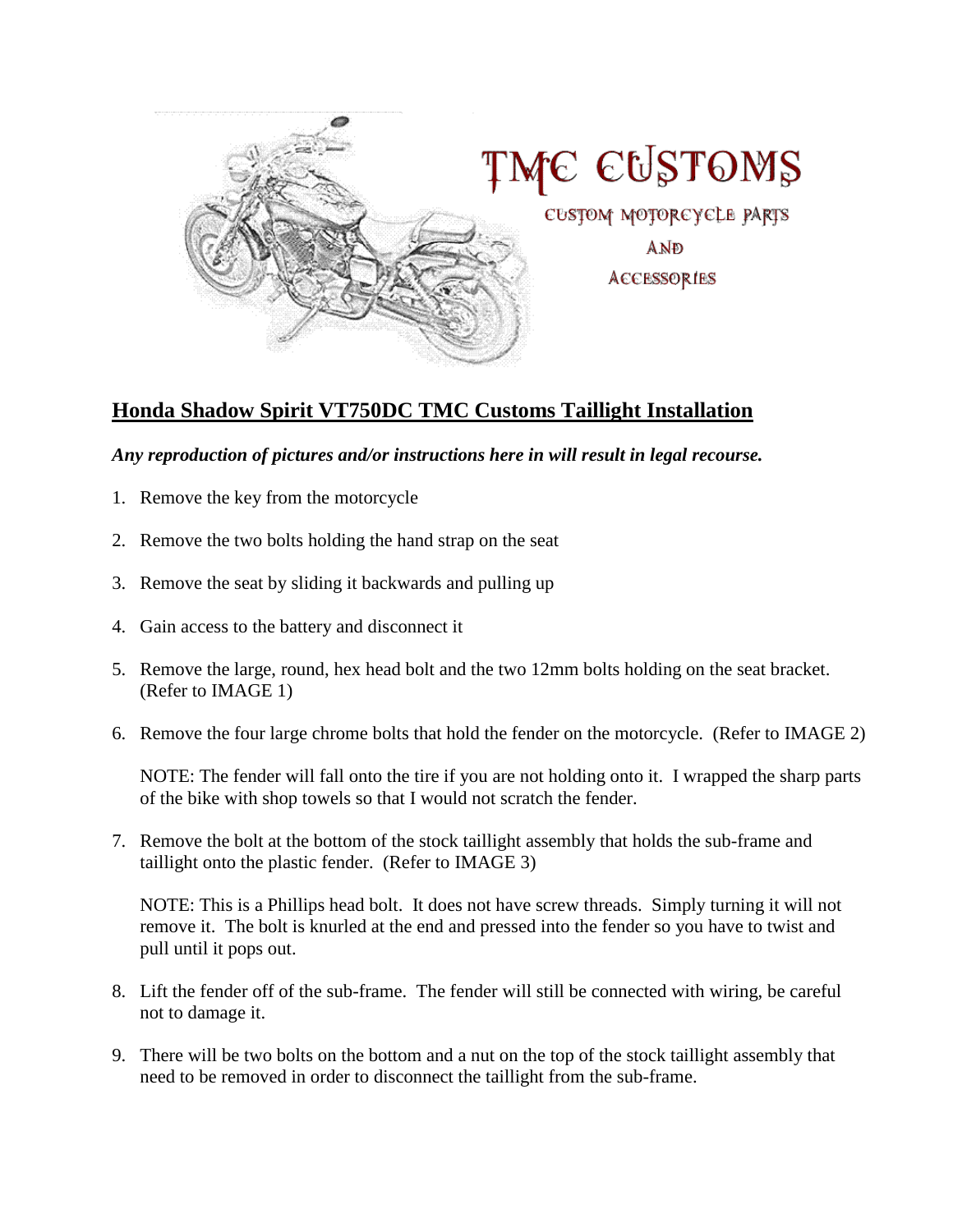- 10. The last things holding on the stock taillight are three wires. Cut them approximately five inches from the light and remove the assembly.
- 11. Install the new custom taillight assembly so that hole on the mounting bracket goes onto the single upward facing bolt that held the original taillight assembly on to the sub-frame. Tighten it down with the original nut. (Refer to IMAGE 4)
- 12. Splice the following wires together and wrap them with electrical tape making sure no wires are left exposed.

Black to Green Red to Yellow/Green Yellow to Brown

NOTE: When splicing wires together it is always best to use solder but it is not necessary. Some people simply twist them together. If you want to be really fancy you can use shrink tubing over the splice.

13. On the bottom of the plastic fender there is a nipple that the bolt referred to in step seven was pressed into. Cut it off. You do not need any special tools for this I used a pair of wire cutters. (Refer to IMAGE 5)

NOTE: Some people leave the nipple and bend the bracket around it. It is up to you what you do with it but keep in mind that the nipple is an example of Honda over engineering and is not necessary even if you want to reinstall the old taillight. Also, your taillight may ride dangerously low to the tire if you choose not to remove it.

- 14. Stiffen your suspension by using the spanner wrench provided in the stock Honda motorcycle toolkit that came with your bike.
- 15. Repeat steps 8 through 1 excluding 7 to reassemble your motorcycle. This assembly was made to fit my motorcycle; if it does not look straight you can loosen the bolts on the light or on the taillight bracket and try to adjust it. If that doesn't work bend the bracket. Be careful not to break the light assembly, it is only made of plastic

**CAUTION: This is a custom part that is custom installed by you. The taillight was made to fit my bike and may fit differently on yours. It is your responsibility to make sure you have adequate clearance between the new taillight assembly and your tire. Failure to do so could result in damage to the taillight assembly, damage to the motorcycle, or injury to persons on or near the motorcycle and will be the responsibility of the installer.**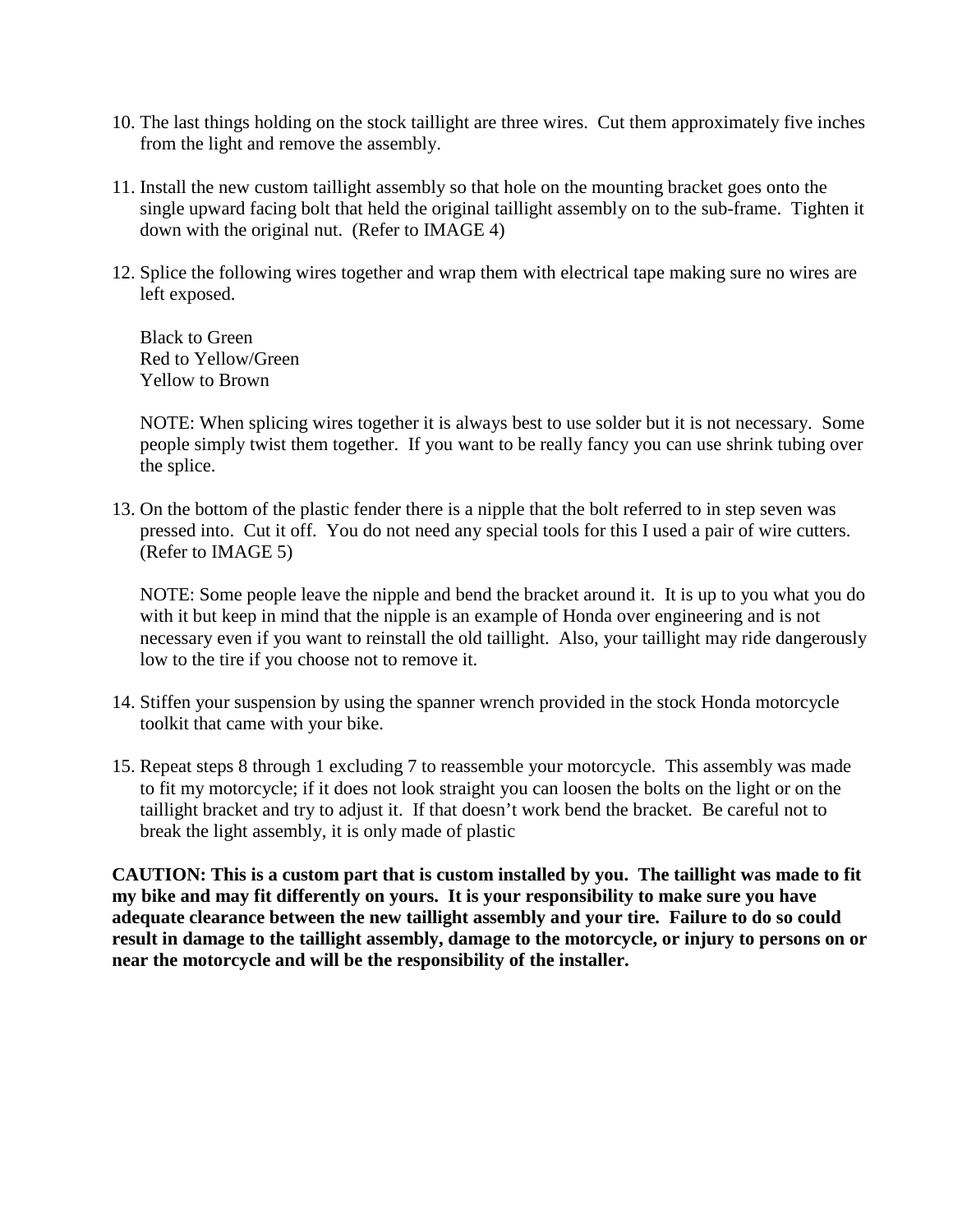